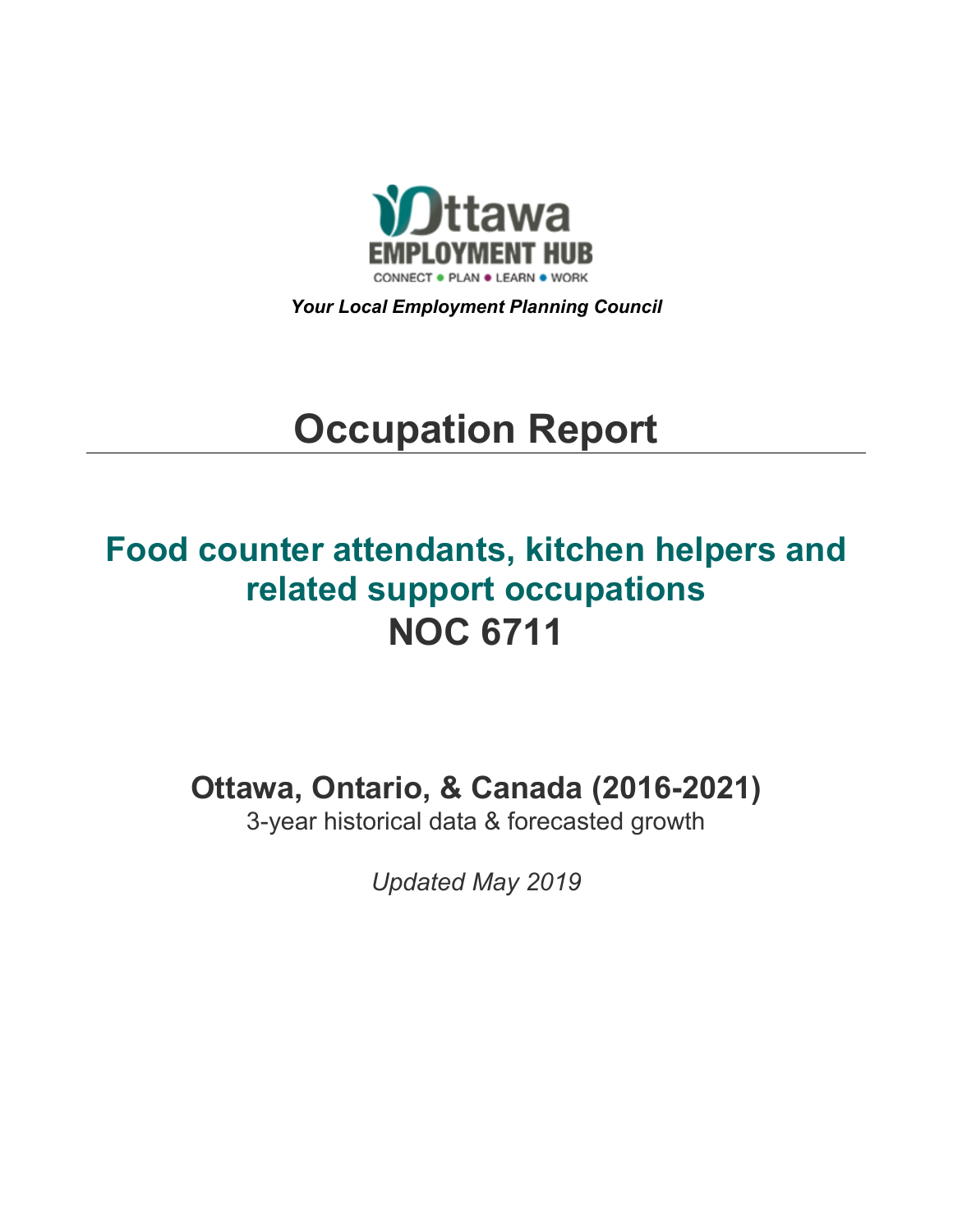

#### **Food counter attendants, kitchen helpers and related support Ottawa Outlook occupations**

NOC **6711** Limited  $\star$  Fair  $\star$  Good  $\star$   $\star$   $\star$ 

*Based on past and forecasted growth.*

#### **A Local Snapshot**

- Employment in this occupation **increased in Ottawa from 2016 to 2018** (**1.9%**); it is forecast to **increase an additional 5.1%** over the next three years.
- **10.1%** were **unemployed in Ottawa in 2016; 60 (0.6%)** of those in this occupation were **self-employed**.
- **Median hourly wage** for this occupation was **\$13.14**.
- **78.3%** of the 2018 jobs were in the **Full-service restaurants and limited-service eating places** industry sector.
- Ottawa has a **lower share of this occupation** than the nation.
- **Provincially**, this occupation showed an increase from 2016 to 2018 (**3.5%**); it is expected to increase an additional **5.9%** over the next three years.
- *Canada Job Bank* forecasted **good** employment potential for this occupation in Ottawa from 2018-2020.

#### **Overview**

| <b>Ottawa Jobs (2018)</b>          | <b>10,518</b> (1% self-employed = 60) |                      |         |
|------------------------------------|---------------------------------------|----------------------|---------|
| 2016 Ottawa Unemployment Rate      | $10.1\%$                              | Ontario              | $9.2\%$ |
| Location Quotient to Nation (2018) | 0.79                                  |                      |         |
| Change in Jobs (2016 - 2018)       | 1.9%                                  | $(2018 - 2021)$ 5.1% |         |

*NOTE: Location quotient (LQ) is a way of quantifying how concentrated a particular occupation is in a region compared to the nation or province. A quotient of 1.00 means Ottawa has the same share of the occupation as the nation/province. A quotient higher than 1.00 means Ottawa has a greater share, and lower than 1.00 means Ottawa's share is lower than the average.*

#### **OTTAWA | Percentile Earnings** *(not including self-employed)*



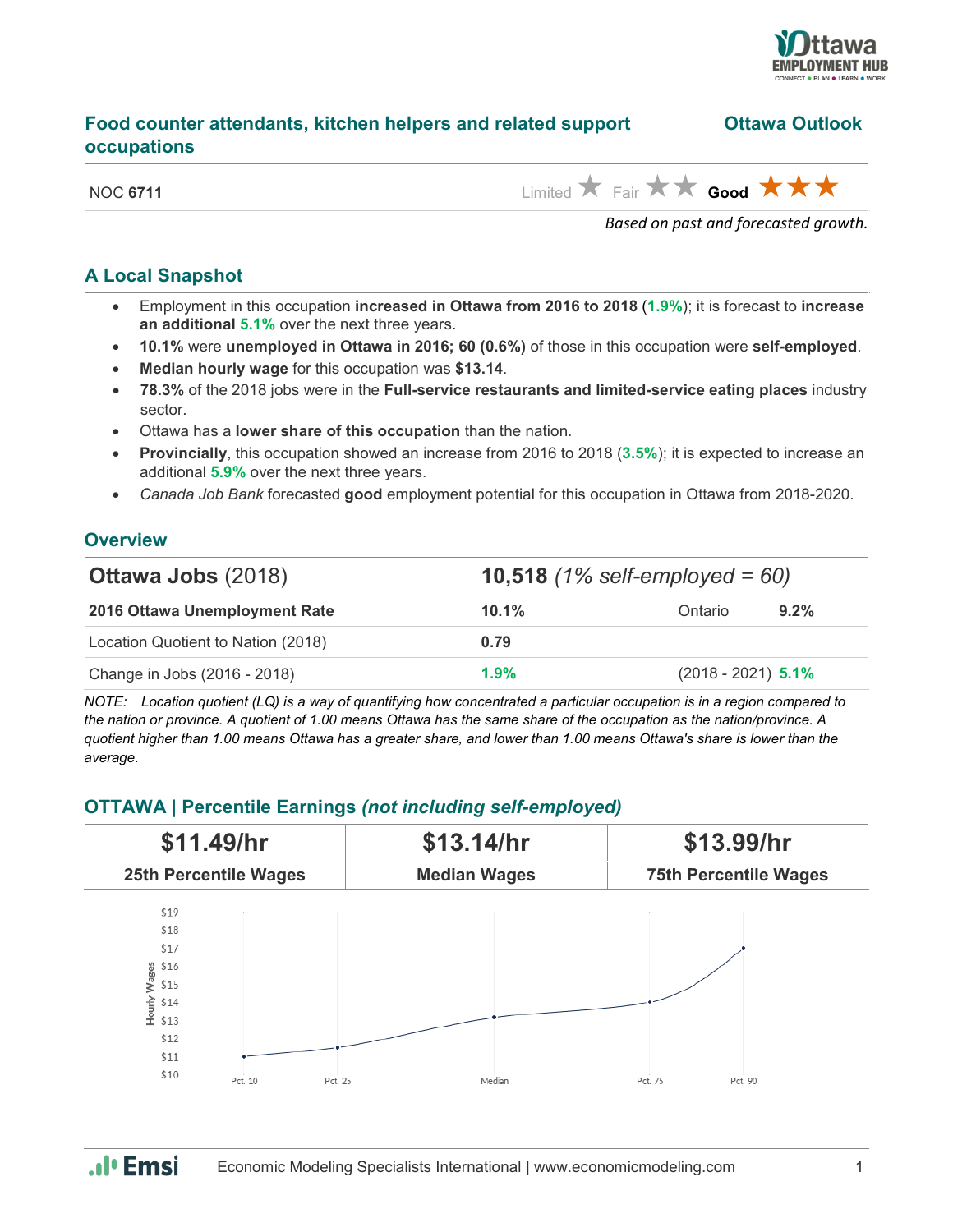

#### **Ottawa | Growth**

| 10,322           | 11,050           | 728                | $7.1\%$              |
|------------------|------------------|--------------------|----------------------|
| <b>2016 Jobs</b> | <b>2021 Jobs</b> | Change (2016-2021) | % Change (2016-2021) |

### **Regional Trends**



|           | <b>Region</b> |               | <b>2016 Jobs</b> | 2021 Jobs      | Change | % Change |
|-----------|---------------|---------------|------------------|----------------|--------|----------|
|           | Ottawa        |               | 10,322           | 11,050         | 728    | 7.1%     |
|           | Ontario       |               | 147,408          | 161,560        | 14,152 | 9.6%     |
|           | Canada        |               | 367,514          | 403,124        | 35,610 | 9.7%     |
|           |               | <b>Ottawa</b> |                  | <b>Ontario</b> |        | Canada   |
| 2016 Jobs |               | 10,322        |                  | 147,408        |        | 367,514  |
| 2017 Jobs |               | 10,267        |                  | 149,596        |        | 374,123  |
| 2018 Jobs |               | 10,518        |                  | 152,586        |        | 382,148  |
| 2019 Jobs |               | 10,710        |                  | 155,836        |        | 389,701  |
| 2020 Jobs |               | 10,885        |                  | 158,785        |        | 396,598  |
| 2021 Jobs |               | 11,050        |                  | 161,560        |        | 403,124  |

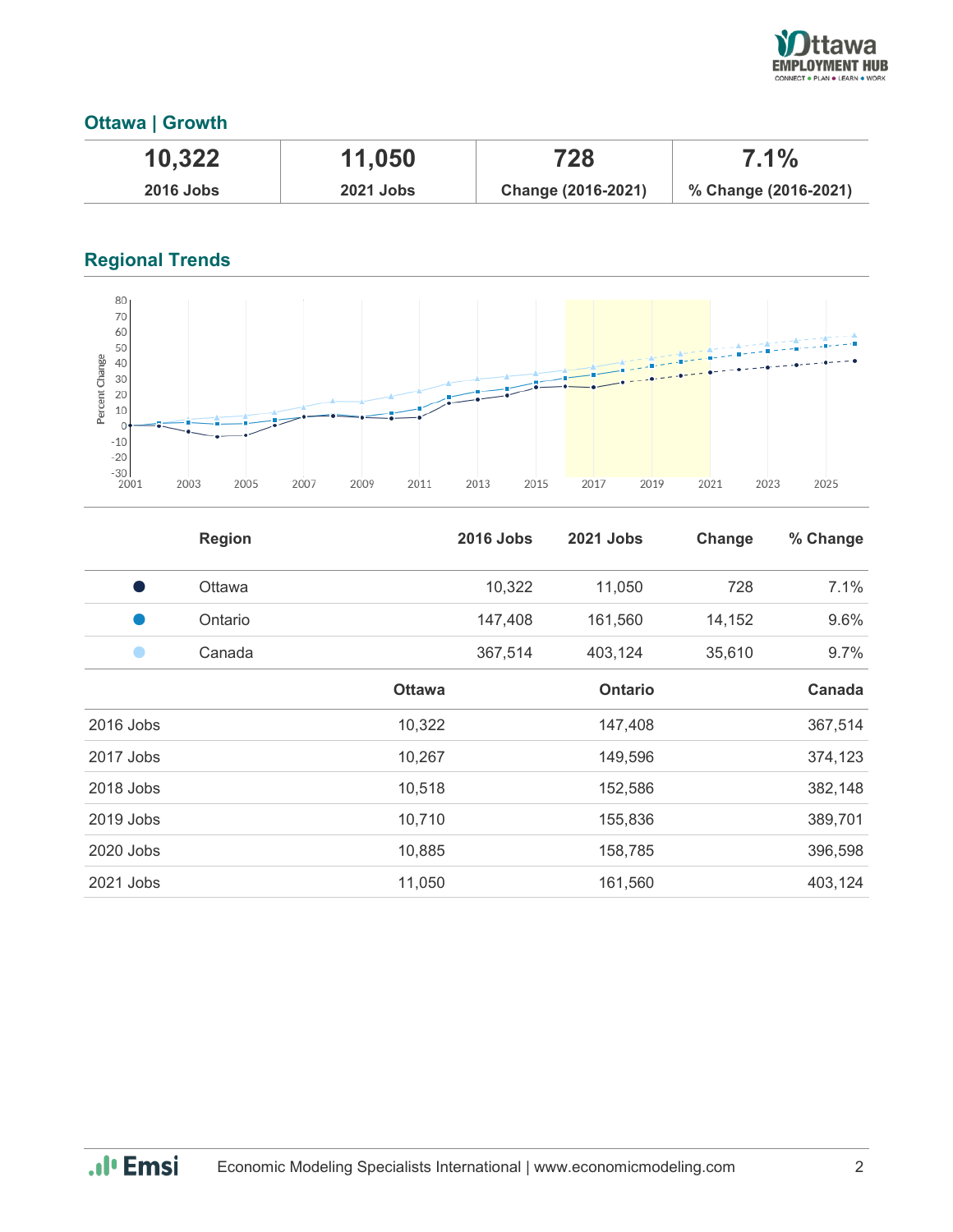

#### **Ottawa | Industries Employing this Occupation**

| <b>Industry</b>                                            | <b>Occupation</b><br>Jobs in<br><b>Industry</b><br>(2018) | $%$ of<br><b>Occupation</b><br>in Industry<br>(2018) | % of Total<br>Jobs in<br><b>Industry</b><br>(2018) |
|------------------------------------------------------------|-----------------------------------------------------------|------------------------------------------------------|----------------------------------------------------|
| Full-service restaurants and limited-service eating places | 8,232                                                     | 78.3%                                                | 26.2%                                              |
| Special food services                                      | 711                                                       | 6.8%                                                 | 22.8%                                              |
| Nursing care facilities                                    | 176                                                       | 1.7%                                                 | 3.3%                                               |
| General medical and surgical hospitals                     | 145                                                       | 1.4%                                                 | 0.9%                                               |
| Specialty food stores                                      | 119                                                       | $1.1\%$                                              | 3.1%                                               |

*NOTE: Inverse staffing patterns provides a table of percentages that shows how regional occupations are divided up among regional industries. For example, an inverse staffing pattern for registered nurses may show that 70% of RNs are employed by hospitals, 10% by local government (i.e., public schools), 10% by nursing homes, and 10% by offices of physicians.*

#### **Educational programs and completions in Ottawa** *(public institutions only***)**

|                 |                 | 321                                       |  |
|-----------------|-----------------|-------------------------------------------|--|
|                 | Programs (2016) | <b>Completions (2016)</b>                 |  |
| <b>CIP Code</b> | <b>Program</b>  | <b>Completions (2016)</b>                 |  |
| 12.05           |                 | 321<br>Culinary arts and related services |  |

*NOTE: EMSI Analyst uses Statistics Canada's PSIS data to compile completions for postsecondary programs offered in Canada, classified by the 2016 CIP codes. 2016 data includes those who graduated in spring 2017.*



#### **Job Postings by Month**

#### Total annual job postings: 8,522

*NOTE: Based on newly published job postings first found between January 01, 2018 and December 31, 2018 AND location is Ottawa Census Sub-division, Vicinity Jobs.*